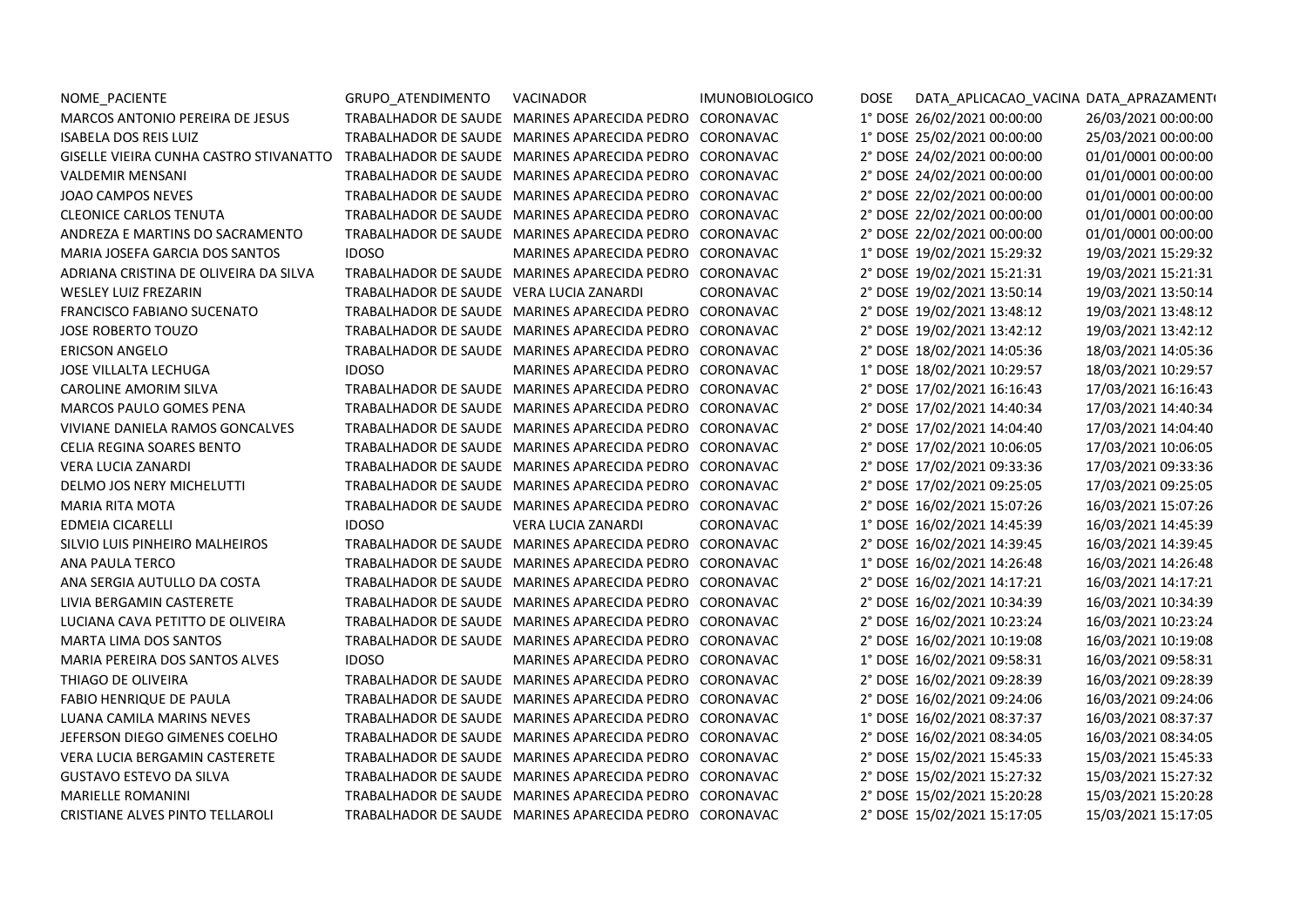| ANA MARIA MORELLI                 |
|-----------------------------------|
| IGNEZ MORONI                      |
| CLARISSA APARECIDA ZANARDI        |
| ELAINE IGNACIO                    |
| <b>JOZINETE BEZERRA</b>           |
| <b>SUELI DOS SANTOS</b>           |
| CASSIA CRISTINA CARIRI DOMINGOS   |
| ERICA CRISCI DE CAMARGO LIMA      |
| <b>IVONE RODRIGUES</b>            |
| WAGNER LUIZ GOUVEA JARDIM         |
| <b>MARINES APARECIDA PEDRO</b>    |
| THAIS CRISTINA LOBO CARRER        |
| MIRIAN REGINA PEDRO               |
| MARIA JOSE DA SILVA BEZERRA       |
| NEI MANOEL JESUS AQUINO           |
| ANA PAULA MADURO                  |
| ROSINEIA BERNARDINO AZEVEDO PIZA  |
| MARIA JOSE DA SILVA BEZERRA       |
| ANTONIO GONALVES DA SILVA         |
| RONALDO PEREIRA DE SOUSA          |
| PASCOALINA FERNANDES DA CRUZ      |
| ELENICE APARECIDA GRANDE ZANON    |
| VALDIR LAUREANO                   |
| IVAN GOMES DA SILVA JUNIOR        |
| Vanessa elena de Campos Pereira   |
| JOZIELI APARECIDA DA CRUZ         |
| DANIEL DE OLIVEIRA                |
| MARTHA APARECIDA DE JESUS LORETTI |
| MARIA TEREZA ZINATTO              |
| PATRICIA CARLOS VIZIN             |
| ANA PAULA PEREIRA DA SILVA        |
| <b>EDINA ALVES</b>                |
| MARLENE SALVADOR ANTUNE CORREA    |
| ISABEL CRISTINA TORQUETI          |
| <b>MARCO AURELIO DOS SANTOS</b>   |
| LUCIANE CRISTINA JOAQUIM          |
| CAMILA DE CAMARGO RIBEIRO         |
| CICERA MARIA DA SILVA             |

|                                         | TRABALHADOR DE SAUDE MARINES APARECIDA PEDRO | CORONAVAC | 2° DOSE 15/02/2021 15:11:36 | 15/03/2021 15:11:36 |
|-----------------------------------------|----------------------------------------------|-----------|-----------------------------|---------------------|
| <b>IDOSO</b>                            | MARINES APARECIDA PEDRO                      | CORONAVAC | 1° DOSE 15/02/2021 14:53:01 | 15/03/2021 14:53:01 |
|                                         | TRABALHADOR DE SAUDE MARINES APARECIDA PEDRO | CORONAVAC | 2° DOSE 15/02/2021 14:22:39 | 15/03/2021 14:22:39 |
| TRABALHADOR DE SAUDE                    | MARINES APARECIDA PEDRO                      | CORONAVAC | 2° DOSE 15/02/2021 14:01:56 | 15/03/2021 14:01:56 |
| TRABALHADOR DE SAUDE                    | <b>MARINES APARECIDA PEDRO</b>               | CORONAVAC | 2° DOSE 15/02/2021 13:55:26 | 15/03/2021 13:55:26 |
| TRABALHADOR DE SAUDE                    | <b>MARINES APARECIDA PEDRO</b>               | CORONAVAC | 2° DOSE 15/02/2021 13:50:43 | 15/03/2021 13:50:43 |
| TRABALHADOR DE SAUDE                    | MARINES APARECIDA PEDRO                      | CORONAVAC | 2° DOSE 15/02/2021 13:46:01 | 15/03/2021 13:46:01 |
| TRABALHADOR DE SAUDE                    | MARINES APARECIDA PEDRO                      | CORONAVAC | 2° DOSE 15/02/2021 13:40:40 | 15/03/2021 13:40:40 |
| TRABALHADOR DE SAUDE                    | MARINES APARECIDA PEDRO                      | CORONAVAC | 2° DOSE 15/02/2021 13:34:16 | 15/03/2021 13:34:16 |
|                                         | TRABALHADOR DE SAUDE MARINES APARECIDA PEDRO | CORONAVAC | 2° DOSE 15/02/2021 13:22:28 | 15/03/2021 13:22:28 |
| TRABALHADOR DE SAUDE VERA LUCIA ZANARDI |                                              | CORONAVAC | 2° DOSE 15/02/2021 11:21:17 | 15/03/2021 11:21:17 |
|                                         | TRABALHADOR DE SAUDE MARINES APARECIDA PEDRO | CORONAVAC | 2° DOSE 15/02/2021 11:02:36 | 15/03/2021 11:02:36 |
|                                         | TRABALHADOR DE SAUDE MARINES APARECIDA PEDRO | CORONAVAC | 2° DOSE 15/02/2021 10:38:28 | 15/03/2021 10:38:28 |
| TRABALHADOR DE SAUDE VERA LUCIA ZANARDI |                                              | CORONAVAC | 2° DOSE 15/02/2021 10:32:11 | 15/03/2021 10:32:11 |
|                                         | TRABALHADOR DE SAUDE MARINES APARECIDA PEDRO | CORONAVAC | 2° DOSE 15/02/2021 10:11:42 | 15/03/2021 10:11:42 |
|                                         | TRABALHADOR DE SAUDE MARINES APARECIDA PEDRO | CORONAVAC | 2° DOSE 15/02/2021 10:06:19 | 15/03/2021 10:06:19 |
| <b>IDOSO</b>                            | VERA LUCIA ZANARDI                           | CORONAVAC | 1° DOSE 15/02/2021 09:57:05 | 15/03/2021 09:57:05 |
| <b>IDOSO</b>                            | VERA LUCIA ZANARDI                           | CORONAVAC | 1° DOSE 15/02/2021 09:52:47 | 15/03/2021 09:52:47 |
| <b>IDOSO</b>                            | VERA LUCIA ZANARDI                           | CORONAVAC | 1° DOSE 15/02/2021 09:47:27 | 15/03/2021 09:47:27 |
|                                         | TRABALHADOR DE SAUDE MARINES APARECIDA PEDRO | CORONAVAC | 2° DOSE 15/02/2021 09:41:34 | 15/03/2021 09:41:34 |
| <b>IDOSO</b>                            | <b>VERA LUCIA ZANARDI</b>                    | CORONAVAC | 1° DOSE 15/02/2021 09:35:05 | 15/03/2021 09:35:05 |
|                                         | TRABALHADOR DE SAUDE MARINES APARECIDA PEDRO | CORONAVAC | 2° DOSE 15/02/2021 09:32:41 | 15/03/2021 09:32:41 |
| TRABALHADOR DE SAUDE                    | <b>MARINES APARECIDA PEDRO</b>               | CORONAVAC | 2° DOSE 15/02/2021 09:27:28 | 15/03/2021 09:27:28 |
|                                         | TRABALHADOR DE SAUDE MARINES APARECIDA PEDRO | CORONAVAC | 2° DOSE 15/02/2021 09:23:14 | 15/03/2021 09:23:14 |
| TRABALHADOR DE SAUDE                    | MARINES APARECIDA PEDRO                      | CORONAVAC | 1° DOSE 12/02/2021 15:44:58 | 12/03/2021 15:44:58 |
| TRABALHADOR DE SAUDE                    | MARINES APARECIDA PEDRO                      | CORONAVAC | 2° DOSE 12/02/2021 15:08:12 | 12/03/2021 15:08:12 |
| TRABALHADOR DE SAUDE                    | MARINES APARECIDA PEDRO                      | CORONAVAC | 2° DOSE 12/02/2021 15:05:00 | 12/03/2021 15:05:00 |
| <b>IDOSO</b>                            | MARINES APARECIDA PEDRO                      | CORONAVAC | 1° DOSE 12/02/2021 14:47:45 | 12/03/2021 14:47:45 |
| <b>TRABALHADOR DE SAUDE</b>             | MARINES APARECIDA PEDRO                      | CORONAVAC | 2° DOSE 12/02/2021 14:44:53 | 12/03/2021 14:44:53 |
| <b>TRABALHADOR DE SAUDE</b>             | MARINES APARECIDA PEDRO                      | CORONAVAC | 2° DOSE 12/02/2021 14:39:32 | 12/03/2021 14:39:32 |
| TRABALHADOR DE SAUDE                    | MARINES APARECIDA PEDRO                      | CORONAVAC | 2° DOSE 12/02/2021 14:24:56 | 12/03/2021 14:24:56 |
| TRABALHADOR DE SAUDE                    | MARINES APARECIDA PEDRO                      | CORONAVAC | 2° DOSE 12/02/2021 14:20:35 | 12/03/2021 14:20:35 |
|                                         | TRABALHADOR DE SAUDE MARINES APARECIDA PEDRO | CORONAVAC | 2° DOSE 12/02/2021 13:59:33 | 12/03/2021 13:59:33 |
|                                         | TRABALHADOR DE SAUDE MARINES APARECIDA PEDRO | CORONAVAC | 2° DOSE 12/02/2021 13:54:50 | 12/03/2021 13:54:50 |
|                                         | TRABALHADOR DE SAUDE MARINES APARECIDA PEDRO | CORONAVAC | 2° DOSE 12/02/2021 13:34:50 | 12/03/2021 13:34:50 |
|                                         | TRABALHADOR DE SAUDE MARINES APARECIDA PEDRO | CORONAVAC | 2° DOSE 12/02/2021 11:09:35 | 12/03/2021 11:09:35 |
|                                         | TRABALHADOR DE SAUDE MARINES APARECIDA PEDRO | CORONAVAC | 2° DOSE 12/02/2021 10:59:45 | 12/03/2021 10:59:45 |
| <b>IDOSO</b>                            | MARINES APARECIDA PEDRO                      | CORONAVAC | 1° DOSE 12/02/2021 10:47:30 | 12/03/2021 10:47:30 |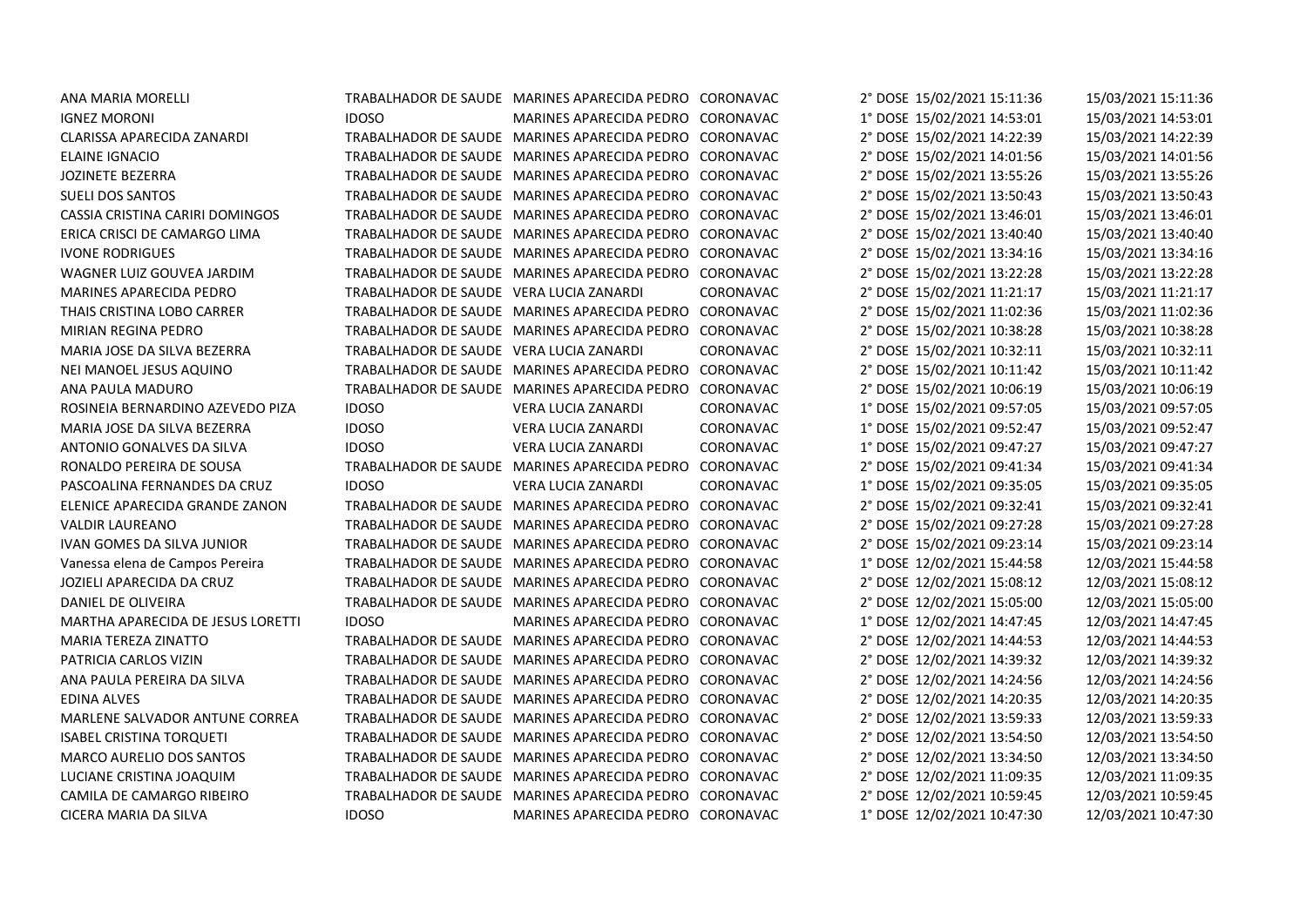| CONCEICAO APARECIDA DA SILVA     | <b>IDOSO</b>                            | MARINES APARECIDA PEDRO CORONAVAC            |                    | 1° DOSE 12/02/2021 09:31:55 | 12/03/2021 09:31:55 |
|----------------------------------|-----------------------------------------|----------------------------------------------|--------------------|-----------------------------|---------------------|
| <b>ABILIO ZANON</b>              | <b>IDOSO</b>                            | VERA LUCIA ZANARDI                           | CORONAVAC          | 1° DOSE 12/02/2021 09:24:05 | 12/03/2021 09:24:05 |
| NAIR PEDRO DE OLIVEIRA           | <b>IDOSO</b>                            | VERA LUCIA ZANARDI                           | CORONAVAC          | 1° DOSE 12/02/2021 09:19:22 | 12/03/2021 09:19:22 |
| MANOEL JOSE DE ARAUJO            | <b>IDOSO</b>                            | VERA LUCIA ZANARDI                           | CORONAVAC          | 1° DOSE 12/02/2021 09:12:00 | 12/03/2021 09:12:00 |
| FATIMA MENDES DO NASCIMENTO      | TRABALHADOR DE SAUDE VERA LUCIA ZANARDI |                                              | CORONAVAC          | 1° DOSE 12/02/2021 08:58:13 | 12/03/2021 08:58:13 |
| MERCEDES JOIOZO ROCATELLI        | <b>IDOSO</b>                            | VERA LUCIA ZANARDI                           | CORONAVAC          | 1° DOSE 12/02/2021 08:54:12 | 12/03/2021 08:54:12 |
| IRENE SEGANTI PONGELUPPE         | <b>IDOSO</b>                            | MARINES APARECIDA PEDRO                      | CORONAVAC          | 1° DOSE 12/02/2021 08:36:34 | 12/03/2021 08:36:34 |
| CONCEIAO APARECIDA DE CARVALHO   | <b>IDOSO</b>                            | MARINES APARECIDA PEDRO                      | CORONAVAC          | 1° DOSE 11/02/2021 15:54:38 | 11/03/2021 15:54:38 |
| MANOEL JOSE DE OLIVEIRA          | <b>IDOSO</b>                            | MARINES APARECIDA PEDRO                      | CORONAVAC          | 1° DOSE 11/02/2021 13:43:27 | 11/03/2021 13:43:27 |
| <b>JULIETA DA SILVA OLIVEIRA</b> | <b>IDOSO</b>                            | MARINES APARECIDA PEDRO                      | CORONAVAC          | 1° DOSE 11/02/2021 13:38:00 | 11/03/2021 13:38:00 |
| JOANA PEREIRA DA SILVA           | <b>IDOSO</b>                            | MARINES APARECIDA PEDRO                      | CORONAVAC          | 1° DOSE 11/02/2021 11:50:29 | 11/03/2021 11:50:29 |
| <b>GERMANA MARIA DOS SANTOS</b>  | <b>IDOSO</b>                            | MARINES APARECIDA PEDRO                      | CORONAVAC          | 1° DOSE 11/02/2021 11:47:07 | 11/03/2021 11:47:07 |
| <b>IVETI DE BARROS MENDONCA</b>  | <b>IDOSO</b>                            | MARINES APARECIDA PEDRO                      | CORONAVAC          | 1° DOSE 11/02/2021 11:42:32 | 11/03/2021 11:42:32 |
| APARECIDA VIEIRA LEME            | <b>IDOSO</b>                            | MARINES APARECIDA PEDRO                      | CORONAVAC          | 1° DOSE 11/02/2021 11:36:04 | 11/03/2021 11:36:04 |
| MARGARIDA M DA CONCEIAO          | <b>IDOSO</b>                            | MARINES APARECIDA PEDRO                      | CORONAVAC          | 1° DOSE 11/02/2021 11:31:51 | 11/03/2021 11:31:51 |
| <b>BENEDITO LUIZ</b>             | <b>IDOSO</b>                            | MARINES APARECIDA PEDRO                      | CORONAVAC          | 1° DOSE 11/02/2021 11:23:24 | 11/03/2021 11:23:24 |
| <b>GENALDO COVRE</b>             | <b>IDOSO</b>                            | MARINES APARECIDA PEDRO                      | CORONAVAC          | 1° DOSE 11/02/2021 11:12:58 | 11/03/2021 11:12:58 |
| THEREZA AMARO MONTTI             | <b>IDOSO</b>                            | MARINES APARECIDA PEDRO                      | CORONAVAC          | 1° DOSE 11/02/2021 11:02:12 | 11/03/2021 11:02:12 |
| <b>ORLANDO ALVES</b>             | <b>IDOSO</b>                            | VERA LUCIA ZANARDI                           | CORONAVAC          | 1° DOSE 11/02/2021 10:57:08 | 11/03/2021 10:57:08 |
| <b>CLOTILDE RODRIGUES ALVES</b>  | <b>IDOSO</b>                            | VERA LUCIA ZANARDI                           | CORONAVAC          | 1° DOSE 11/02/2021 10:50:28 | 11/03/2021 10:50:28 |
| MARIA CANDIDA DA SILVA PERURA    | <b>IDOSO</b>                            | MARINES APARECIDA PEDRO                      | CORONAVAC          | 1° DOSE 11/02/2021 10:15:01 | 11/03/2021 10:15:01 |
| MANOELA GONALVES DA SILVA        | <b>IDOSO</b>                            | MARINES APARECIDA PEDRO                      | CORONAVAC          | 1° DOSE 11/02/2021 10:02:24 | 11/03/2021 10:02:24 |
| FRANCISCO ERNANI DE LIMA         | <b>IDOSO</b>                            | MARINES APARECIDA PEDRO                      | ASTRAZENECA/OXFORD | 1° DOSE 11/02/2021 09:59:49 | 06/05/2021 09:59:49 |
| PRIMO ORTIZ                      | <b>IDOSO</b>                            | MARINES APARECIDA PEDRO                      | ASTRAZENECA/OXFORD | 1° DOSE 11/02/2021 09:57:20 | 06/05/2021 09:57:20 |
| <b>JOAO FRANCISCO HELT</b>       | <b>IDOSO</b>                            | MARINES APARECIDA PEDRO                      | ASTRAZENECA/OXFORD | 1° DOSE 11/02/2021 09:55:34 | 06/05/2021 09:55:34 |
| <b>MASAKI OGATA</b>              | <b>IDOSO</b>                            | MARINES APARECIDA PEDRO                      | ASTRAZENECA/OXFORD | 1° DOSE 11/02/2021 09:53:38 | 06/05/2021 09:53:38 |
| ELIDA MONTANARO POTENZA          | <b>IDOSO</b>                            | MARINES APARECIDA PEDRO                      | ASTRAZENECA/OXFORD | 1° DOSE 11/02/2021 09:51:37 | 06/05/2021 09:51:37 |
| DEOLINDA ZILIO LONGO             | <b>IDOSO</b>                            | MARINES APARECIDA PEDRO                      | ASTRAZENECA/OXFORD | 1° DOSE 11/02/2021 09:49:43 | 06/05/2021 09:49:43 |
| SANTOS PEREIRA DOS SANTOS        | <b>IDOSO</b>                            | MARINES APARECIDA PEDRO                      | ASTRAZENECA/OXFORD | 1° DOSE 11/02/2021 09:46:17 | 06/05/2021 09:46:17 |
| <b>WALDEMAR STUCCHI</b>          | <b>IDOSO</b>                            | MARINES APARECIDA PEDRO                      | ASTRAZENECA/OXFORD | 1° DOSE 11/02/2021 09:43:59 | 06/05/2021 09:43:59 |
| <b>CLARISTA IGNACIO PILA</b>     | <b>IDOSO</b>                            | MARINES APARECIDA PEDRO                      | ASTRAZENECA/OXFORD | 2° DOSE 11/02/2021 09:41:26 | 06/05/2021 09:41:26 |
| ADELVINA SALA CAETANO            | <b>IDOSO</b>                            | MARINES APARECIDA PEDRO                      | CORONAVAC          | 1° DOSE 11/02/2021 09:36:36 | 11/03/2021 09:36:36 |
| <b>CLARISTA IGNACIO PILA</b>     | <b>IDOSO</b>                            | MARINES APARECIDA PEDRO                      | CORONAVAC          | 1° DOSE 11/02/2021 09:34:18 | 11/03/2021 09:34:18 |
| <b>JOAO PILA</b>                 | <b>IDOSO</b>                            | MARINES APARECIDA PEDRO                      | CORONAVAC          | 1° DOSE 11/02/2021 09:26:12 | 11/03/2021 09:26:12 |
| <b>IRENE MORONI</b>              | <b>IDOSO</b>                            | MARINES APARECIDA PEDRO                      | ASTRAZENECA/OXFORD | 1° DOSE 10/02/2021 16:57:35 | 05/05/2021 16:57:35 |
| ERMINIA DA SILVA CASSIMILIANO    | <b>IDOSO</b>                            | MARINES APARECIDA PEDRO                      | ASTRAZENECA/OXFORD | 1° DOSE 10/02/2021 16:54:06 | 05/05/2021 16:54:06 |
| CARLOS BENTO DE PINA             |                                         | TRABALHADOR DE SAUDE MARINES APARECIDA PEDRO | ASTRAZENECA/OXFORD | 1° DOSE 10/02/2021 16:51:50 | 05/05/2021 16:51:50 |
| SEBASTIAO MANCINI                | <b>IDOSO</b>                            | CAROLINE AMORIM SILVA                        | ASTRAZENECA/OXFORD | 1° DOSE 10/02/2021 16:48:52 | 05/05/2021 16:48:52 |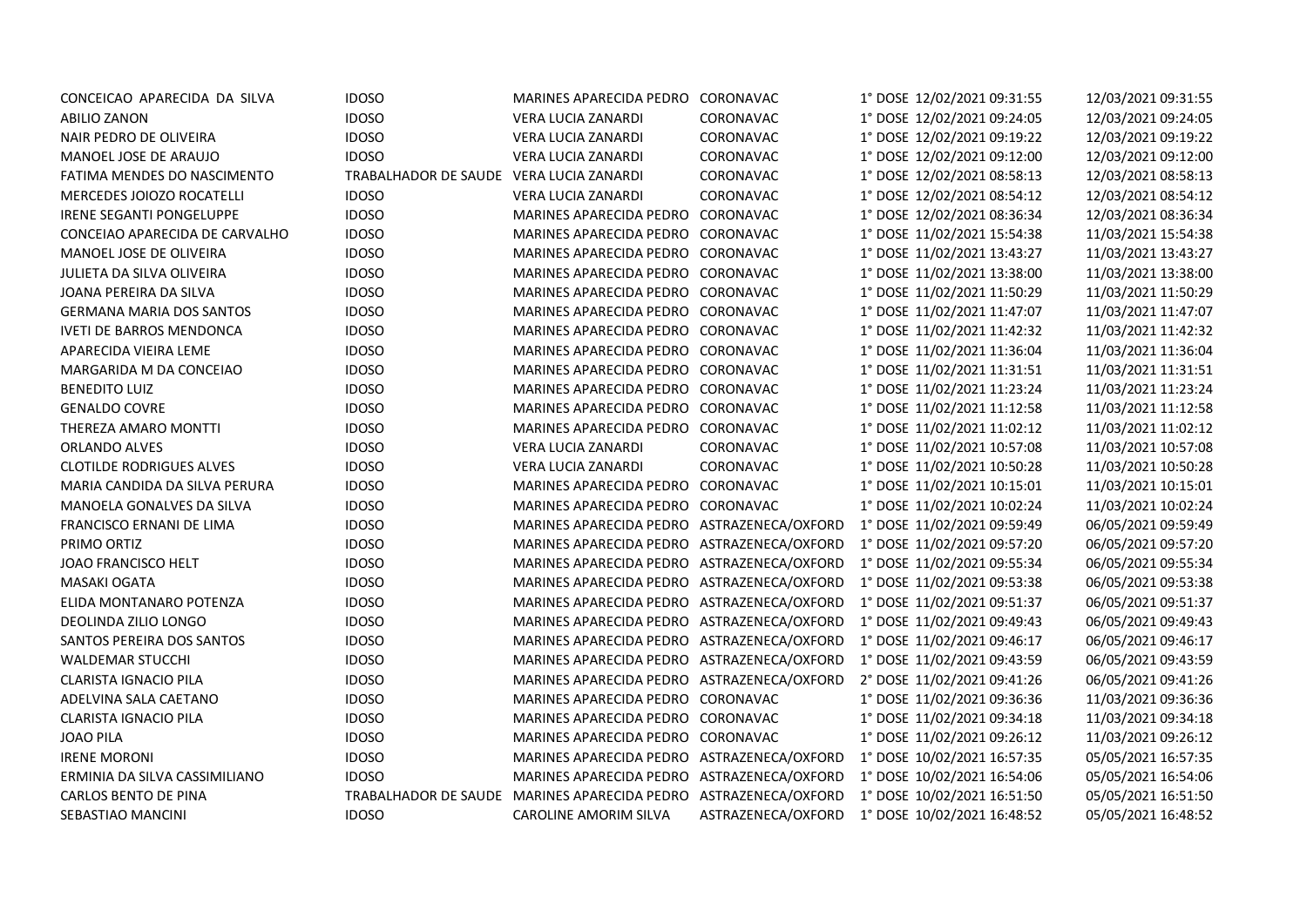| ARSILIO ASTORINO                       | <b>IDOSO</b> | CAROLINE AMORIM SILVA                        | ASTRAZENECA/OXFORD | 1° DOSE 10/02/2021 16:42:56 | 05/05/2021 16:42:56 |
|----------------------------------------|--------------|----------------------------------------------|--------------------|-----------------------------|---------------------|
| ERICA CRISTINA LONGO ZANARELLI         |              | TRABALHADOR DE SAUDE MARINES APARECIDA PEDRO | ASTRAZENECA/OXFORD | 1° DOSE 10/02/2021 16:37:46 | 05/05/2021 16:37:46 |
| LAIS DE OLIVEIRA                       |              | TRABALHADOR DE SAUDE MARINES APARECIDA PEDRO | ASTRAZENECA/OXFORD | 1° DOSE 10/02/2021 14:05:37 | 05/05/2021 14:05:37 |
| LUIZA PIROLLA DE SOUZA                 | <b>IDOSO</b> | MARINES APARECIDA PEDRO                      | ASTRAZENECA/OXFORD | 1° DOSE 10/02/2021 14:03:44 | 05/05/2021 14:03:44 |
| CINIRA MARIA OLIVEIRA                  | <b>IDOSO</b> | MARINES APARECIDA PEDRO                      | ASTRAZENECA/OXFORD | 1° DOSE 09/02/2021 15:57:24 | 04/05/2021 15:57:24 |
| MARIA MOREIRA DE SOUZA                 | <b>IDOSO</b> | MARINES APARECIDA PEDRO                      | ASTRAZENECA/OXFORD | 1° DOSE 09/02/2021 15:54:09 | 04/05/2021 15:54:09 |
| JOSE RODRIGUES DE SOUZA                | <b>IDOSO</b> | MARINES APARECIDA PEDRO                      | ASTRAZENECA/OXFORD | 1° DOSE 09/02/2021 15:44:39 | 04/05/2021 15:44:39 |
| ANTONIO MARINO DOS SANTOS              | <b>IDOSO</b> | MARINES APARECIDA PEDRO                      | ASTRAZENECA/OXFORD | 1° DOSE 09/02/2021 15:40:42 | 04/05/2021 15:40:42 |
| MARIA ANTONIA DOS SANTOS SILVA         | <b>IDOSO</b> | MARINES APARECIDA PEDRO                      | ASTRAZENECA/OXFORD | 1° DOSE 09/02/2021 10:56:42 | 04/05/2021 10:56:42 |
| <b>JOSE LUIZ PEREIRA</b>               | <b>IDOSO</b> | <b>MARINES APARECIDA PEDRO</b>               | ASTRAZENECA/OXFORD | 1° DOSE 09/02/2021 10:47:14 | 04/05/2021 10:47:14 |
| LAZARA MARINI CAMARGO                  | <b>IDOSO</b> | MARINES APARECIDA PEDRO                      | ASTRAZENECA/OXFORD | 1° DOSE 09/02/2021 10:41:34 | 04/05/2021 10:41:34 |
| MERCEDES MARIA CONCEICAO AMBRICO       | <b>IDOSO</b> | MARINES APARECIDA PEDRO                      | ASTRAZENECA/OXFORD | 1° DOSE 09/02/2021 10:37:47 | 04/05/2021 10:37:47 |
| JOANA SOARES DA SILVA                  | <b>IDOSO</b> | MARINES APARECIDA PEDRO                      | ASTRAZENECA/OXFORD | 1° DOSE 09/02/2021 10:32:14 | 04/05/2021 10:32:14 |
| SERAPHINA CULTURATO BESSAN             | <b>IDOSO</b> | MARINES APARECIDA PEDRO                      | ASTRAZENECA/OXFORD | 1° DOSE 09/02/2021 10:28:50 | 04/05/2021 10:28:50 |
| ALZIRA BERGAMIM TYRONE                 | <b>IDOSO</b> | MARINES APARECIDA PEDRO                      | ASTRAZENECA/OXFORD | 1° DOSE 09/02/2021 10:22:07 | 04/05/2021 10:22:07 |
| THEREZA DE LOURDES PIROLLA PITELLA     | <b>IDOSO</b> | MARINES APARECIDA PEDRO                      | ASTRAZENECA/OXFORD | 1° DOSE 09/02/2021 09:58:22 | 04/05/2021 09:58:22 |
| Nadir Savioli de Carvalho Castelucci   | <b>IDOSO</b> | MARINES APARECIDA PEDRO                      | ASTRAZENECA/OXFORD | 1° DOSE 09/02/2021 09:48:06 | 04/05/2021 09:48:06 |
| <b>TEREZA BENITES</b>                  | <b>IDOSO</b> | MARINES APARECIDA PEDRO                      | ASTRAZENECA/OXFORD | 1° DOSE 09/02/2021 09:21:31 | 04/05/2021 09:21:31 |
| THEREZA LOPES DE OLIVEIRA              | <b>IDOSO</b> | MARINES APARECIDA PEDRO                      | ASTRAZENECA/OXFORD | 1° DOSE 09/02/2021 08:11:42 | 04/05/2021 08:11:42 |
| JARBAS MALHEIRO DE CAMARGO LIMA        | <b>IDOSO</b> | MARINES APARECIDA PEDRO                      | ASTRAZENECA/OXFORD | 1° DOSE 09/02/2021 00:00:00 | 04/05/2021 00:00:00 |
| <b>APARECIDO SILVA</b>                 | <b>IDOSO</b> | MARINES APARECIDA PEDRO                      | ASTRAZENECA/OXFORD | 1° DOSE 04/02/2021 15:24:43 | 29/04/2021 15:24:43 |
| VIVIANE CRISTINA CARVALHO FERREIRA     |              | TRABALHADOR DE SAUDE MARINES APARECIDA PEDRO | ASTRAZENECA/OXFORD | 1° DOSE 04/02/2021 14:54:04 | 29/04/2021 14:54:04 |
| <b>CLAUDIO DOS SANTOS</b>              |              | TRABALHADOR DE SAUDE MARINES APARECIDA PEDRO | ASTRAZENECA/OXFORD | 1° DOSE 04/02/2021 14:49:22 | 29/04/2021 14:49:22 |
| JOAO PEDRO MANCINI ABUABUD             |              | TRABALHADOR DE SAUDE MARINES APARECIDA PEDRO | ASTRAZENECA/OXFORD | 1° DOSE 04/02/2021 14:47:33 | 29/04/2021 14:47:33 |
| <b>JHENIFER LAIS DO PRADO ABUABUD</b>  |              | TRABALHADOR DE SAUDE MARINES APARECIDA PEDRO | ASTRAZENECA/OXFORD | 1° DOSE 04/02/2021 14:44:59 | 29/04/2021 14:44:59 |
| ANTONI CARLOS ABUABUD JUNIOR           |              | TRABALHADOR DE SAUDE MARINES APARECIDA PEDRO | ASTRAZENECA/OXFORD | 1° DOSE 04/02/2021 14:38:45 | 29/04/2021 14:38:45 |
| ADEMIR JOSE DA CRUZ                    | <b>IDOSO</b> | MARINES APARECIDA PEDRO                      | ASTRAZENECA/OXFORD | 1° DOSE 04/02/2021 14:23:39 | 29/04/2021 14:23:39 |
| ALESSANDRA BOSCHI                      |              | TRABALHADOR DE SAUDE MARINES APARECIDA PEDRO | ASTRAZENECA/OXFORD | 1° DOSE 04/02/2021 14:18:50 | 29/04/2021 14:18:50 |
| ALAIDE GOUVEA JARDIM                   |              | TRABALHADOR DE SAUDE MARINES APARECIDA PEDRO | ASTRAZENECA/OXFORD | 1° DOSE 04/02/2021 14:14:51 | 29/04/2021 14:14:51 |
| JESSICA CAROLINA DOS SANTOS BARBOSA    |              | TRABALHADOR DE SAUDE MARINES APARECIDA PEDRO | ASTRAZENECA/OXFORD | 1° DOSE 04/02/2021 14:12:36 | 29/04/2021 14:12:36 |
| LUCAS MANCINI ABUABUD                  |              | TRABALHADOR DE SAUDE MARINES APARECIDA PEDRO | ASTRAZENECA/OXFORD | 1° DOSE 04/02/2021 14:10:42 | 29/04/2021 14:10:42 |
| APARECIDA ZINATTO ABUABUD              | <b>IDOSO</b> | <b>MARINES APARECIDA PEDRO</b>               | ASTRAZENECA/OXFORD | 1° DOSE 04/02/2021 14:08:18 | 29/04/2021 14:08:18 |
| CASSIA REGINA FURGIERI DOMINGOS BOSCHI |              | TRABALHADOR DE SAUDE MARINES APARECIDA PEDRO | ASTRAZENECA/OXFORD | 1° DOSE 04/02/2021 14:06:32 | 29/04/2021 14:06:32 |
| OTAVIO LUIZ BOSCHI                     |              | TRABALHADOR DE SAUDE MARINES APARECIDA PEDRO | ASTRAZENECA/OXFORD | 1° DOSE 04/02/2021 14:03:45 | 29/04/2021 14:03:45 |
| MARCIA HELENA SABINO RAPATAO           |              | TRABALHADOR DE SAUDE MARINES APARECIDA PEDRO | ASTRAZENECA/OXFORD | 1° DOSE 04/02/2021 13:57:29 | 29/04/2021 13:57:29 |
| RITA DE CASSIA SANTAROSSA              | <b>IDOSO</b> | MARINES APARECIDA PEDRO                      | ASTRAZENECA/OXFORD | 1° DOSE 04/02/2021 13:55:12 | 29/04/2021 13:55:12 |
| <b>GERALDA SOARES DA SILVA</b>         | <b>IDOSO</b> | MARINES APARECIDA PEDRO                      | ASTRAZENECA/OXFORD | 1° DOSE 04/02/2021 13:52:45 | 29/04/2021 13:52:45 |
| MARIA HELENA RANDO VALUKAS             | <b>IDOSO</b> | MARINES APARECIDA PEDRO ASTRAZENECA/OXFORD   |                    | 1° DOSE 04/02/2021 13:46:07 | 29/04/2021 13:46:07 |
|                                        |              |                                              |                    |                             |                     |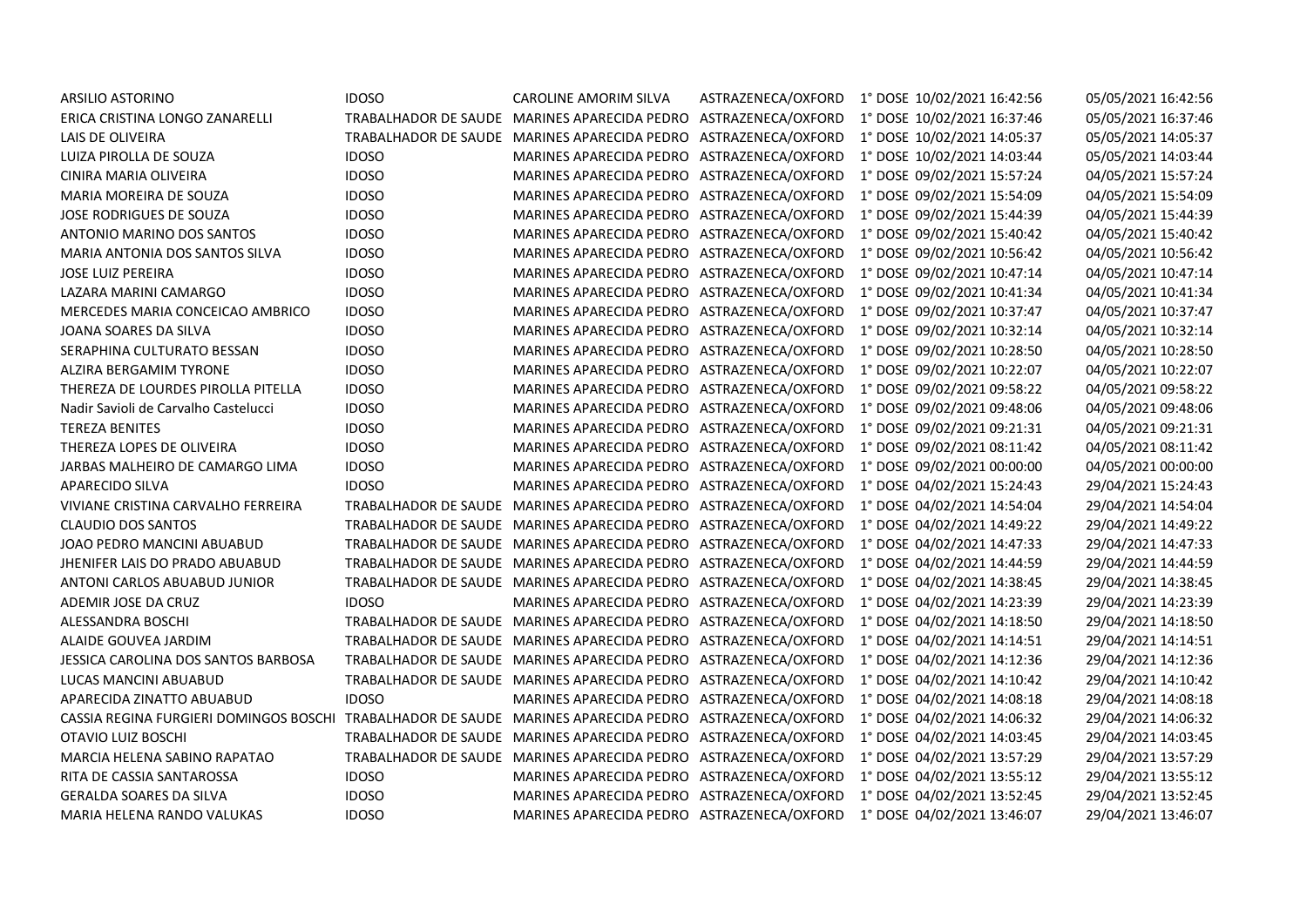| MARCELO EDUARDO SIMEAO                 | <b>IDOSO</b>                            |                                                                 |                    | MARINES APARECIDA PEDRO ASTRAZENECA/OXFORD 1° DOSE 04/02/2021 13:42:04 | 29/04/2021 13:42:04 |
|----------------------------------------|-----------------------------------------|-----------------------------------------------------------------|--------------------|------------------------------------------------------------------------|---------------------|
| CLAUDIO HENRIQUE BATISTA               | TRABALHADOR DE SAUDE                    | MARINES APARECIDA PEDRO ASTRAZENECA/OXFORD                      |                    | 1° DOSE 04/02/2021 13:37:12                                            | 29/04/2021 13:37:12 |
| ANGELA APARECIDA FUZARO PRADA          | IDOSO                                   | MARINES APARECIDA PEDRO ASTRAZENECA/OXFORD                      |                    | 1° DOSE 04/02/2021 13:33:39                                            | 29/04/2021 13:33:39 |
| JANETE APARECIDA DAMIL ROCHA           |                                         | TRABALHADOR DE SAUDE MARINES APARECIDA PEDRO ASTRAZENECA/OXFORD |                    | 1° DOSE 04/02/2021 13:29:01                                            | 29/04/2021 13:29:01 |
| ANTONIO CARLOS GOMES DA SILVA          |                                         | TRABALHADOR DE SAUDE MARINES APARECIDA PEDRO ASTRAZENECA/OXFORD |                    | 1° DOSE 04/02/2021 13:26:31                                            | 29/04/2021 13:26:31 |
| HEBER JOSE DOS SANTOS                  |                                         | TRABALHADOR DE SAUDE MARINES APARECIDA PEDRO CORONAVAC          |                    | 1° DOSE 04/02/2021 13:19:52                                            | 04/03/2021 13:19:52 |
| Isadora Dias Moreira                   |                                         | TRABALHADOR DE SAUDE MARINES APARECIDA PEDRO                    | ASTRAZENECA/OXFORD | 1° DOSE 04/02/2021 00:00:00                                            | 29/04/2021 00:00:00 |
| LUCINEIA BATISTA SUCENATO              |                                         | TRABALHADOR DE SAUDE MARINES APARECIDA PEDRO                    | ASTRAZENECA/OXFORD | 1° DOSE 01/02/2021 00:00:00                                            | 26/04/2021 00:00:00 |
| ANDREZA E MARTINS DO SACRAMENTO        | TRABALHADOR DE SAUDE VERA LUCIA ZANARDI |                                                                 | <b>CORONAVAC</b>   | 1° DOSE 01/02/2021 00:00:00                                            | 01/03/2021 00:00:00 |
| JOAO CAMPOS NEVES                      | IDOSO                                   | VERA LUCIA ZANARDI                                              | CORONAVAC          | 1° DOSE 01/02/2021 00:00:00                                            | 01/03/2021 00:00:00 |
| GISELLE VIEIRA CUNHA CASTRO STIVANATTO | TRABALHADOR DE SAUDE VERA LUCIA ZANARDI |                                                                 | CORONAVAC          | 1° DOSE 01/02/2021 00:00:00                                            | 01/03/2021 00:00:00 |
| <b>CLEONICE CARLOS TENUTA</b>          | IDOSO                                   | <b>VERA LUCIA ZANARDI</b>                                       | CORONAVAC          | 1° DOSE 01/02/2021 00:00:00                                            | 01/03/2021 00:00:00 |